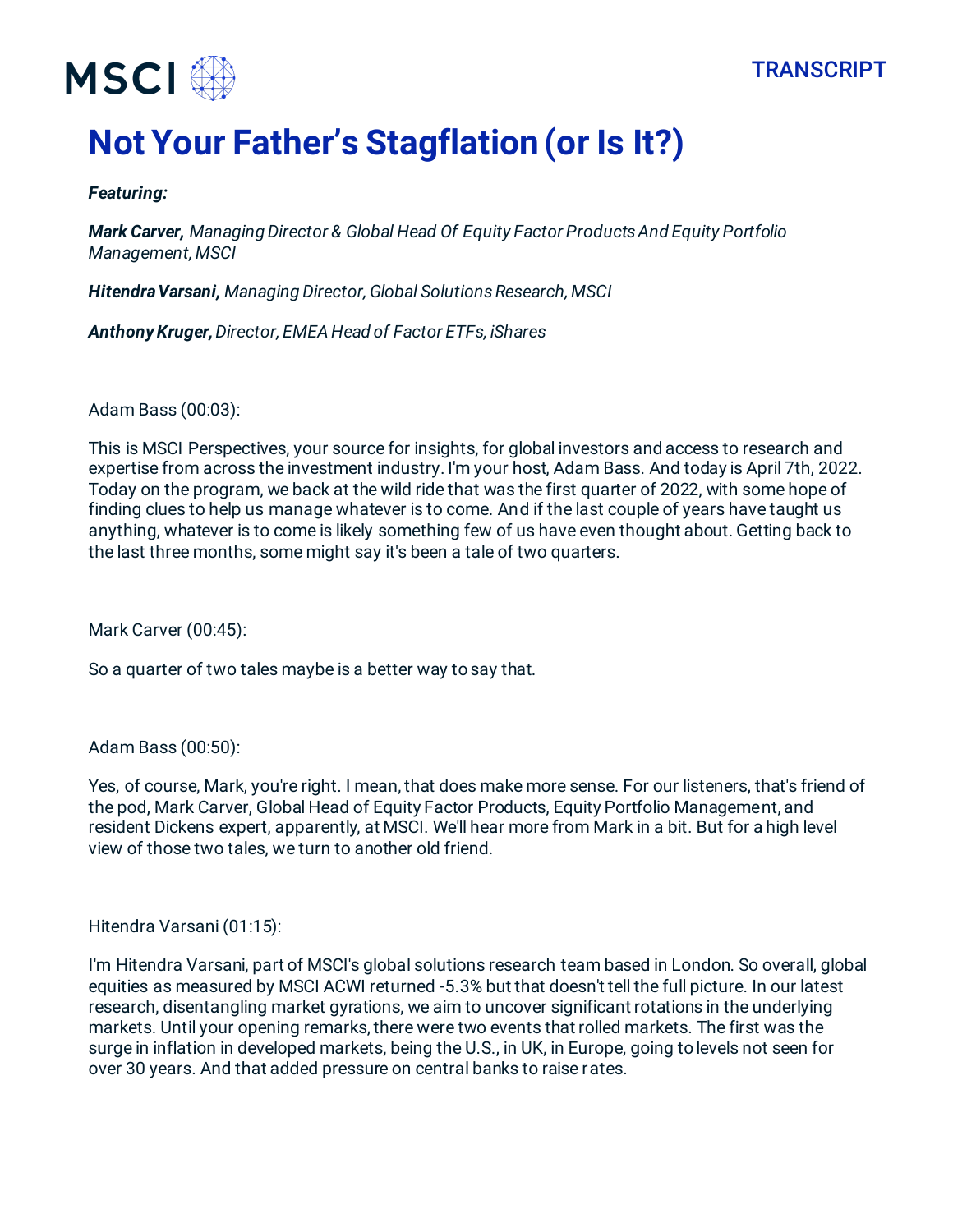

#### Hitendra Varsani (02:02):

Now, in terms of market impact, that led to some of the largest rotations between style indexes, namely from growth into value, not seen for several years. The second tale event was stemming from the geopolitical tensions from Russia's invasion of Ukraine. And that led to a significant upward reprising of commodities. Russia is a key supplier of oil, natural gas, coal, aluminum and wheat, Ukraine, key exporter of wheat, and that's added the upward pressure to inflation, which was already high. Potentially adding further disruption to supply chains and potentially derailing the global economic recovery.

Adam Bass (02:47):

Lots to unpack there. So let's start from the start.

#### Mark Carver (02:51):

We're hearing a lot from clients about understanding the impact of the way equity assets trade in inflationary environments. What can we learn from parts of the world where we have seen this type of inflation? Stress tests are more important to clients so they can understand how to tackle this new frontier of rising inflation. Investors are saying, "What kind of inflation will this be?" Our research team defines inflation under two states. What we might call a heating up economy, that is rising inflation with rising economic growth. You might say that, that's a demand inflation, and some might think that can be good for equity markets. The other state is rising inflation with lower growth. That's a stagflationary environment, and there's a little bit of debate going on in our industry about which condition we'll see. Will we see a heating up economy or stagflationary environment? And obviously equity assets, whether we look at the factors or sectors will perform differently.

#### Mark Carver (04:00):

So clients are very keen to understand what we can share with them from a research and a stress testing perspective about how assets will trade and obviously be priced in those different environments. I will confess I'm not a macro economist. I will however, tell you what we learned in our long dated study. And this was done by some of my colleagues on the research team, where we looked at style factors as well as sectors and how they performed in stagflationary environments. Now, it's tough enough when you have prices going up and the economies are still strong or more resilient, but in stagflationary environment, it's a much harsher environment to invest in. And in those environments, the sectors that tend to do well are more, as you might expect those with pricing power, healthcare, utilities. On the factor side, the clear winner that we noted were the involved strategies.

#### Mark Carver (05:06):

Some listeners may say, well, of course, that stands to reason that's the most defensive factor index. But the fascinating thing was on the sector side, it was much more about pricing power with the sectors that did better. On the factor side, it was much more about the defensive nature. And so I think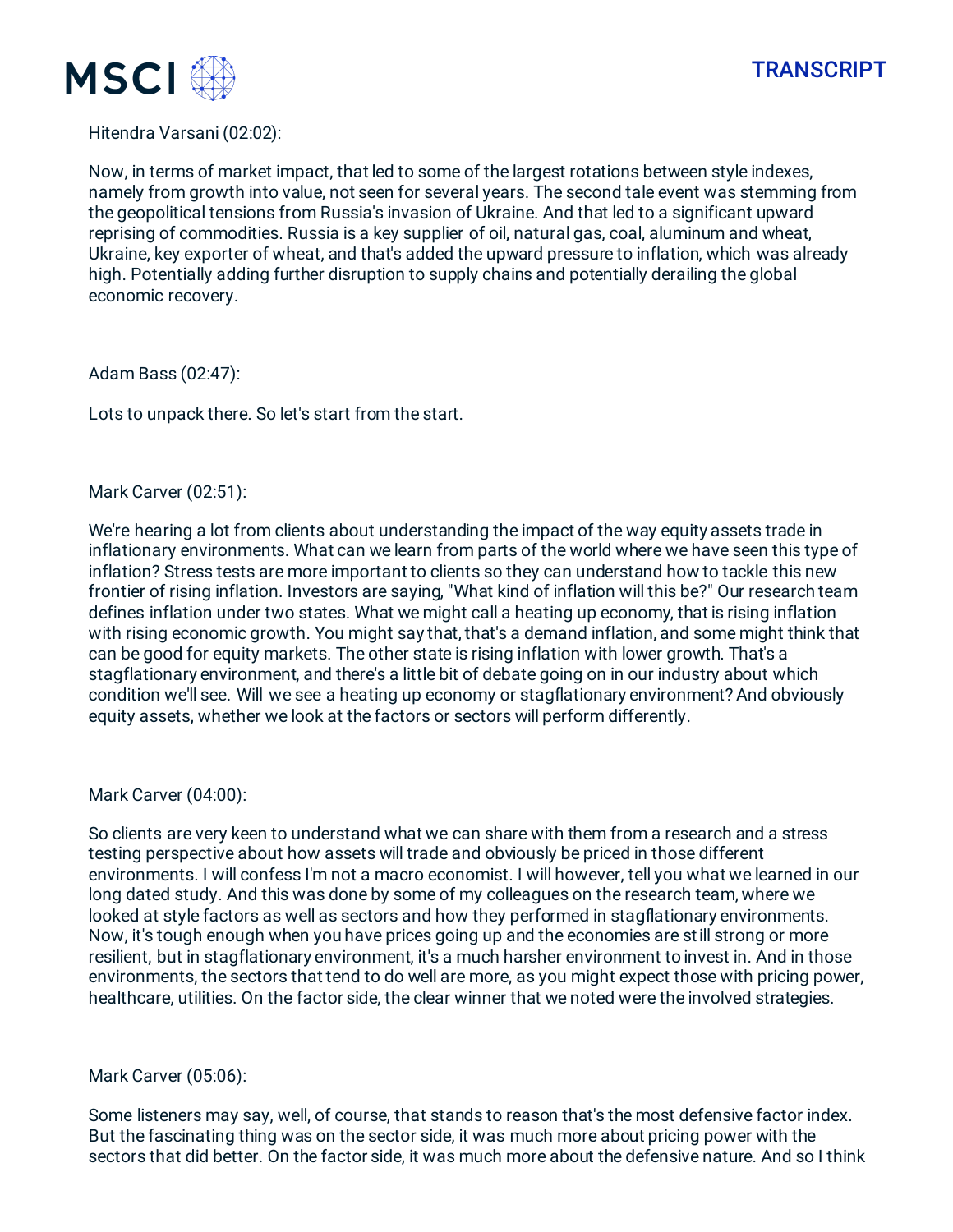

investors are gripping for the reality that we could have stagflation. But what they're telling us is that it probably will be different in certain regions and countries within certain regions. So in other words, we may see more of that heating up environment in one part of the world, and a stagflationary environment in another part of the world,

Anthony Kruger (05:55):

A phrase that we see more and more in the market at the moment is stagflation and the risk of stagflation.

Adam Bass (06:03):

That's our third guest.

Anthony Kruger (06:05):

I'm Anthony Kruger. I am Head of Factor ETFs at iShares, BlackRock in EMEA. We do see that Europe probably has a bit more of concern around this area. There might be a bigger hit to growth in Europe. So stagflation well, minimum volatility and quality perform well while value and small size struggle. And momentum can also perform quite well. Now, for an institutional investor, you might want to dig a bit deeper and think about the quality factor. And we think this factor is really interesting at the moment because if you think about the markets in the last decade, a lot of market rhetoric was around revenue growth. It was about companies growing their revenues quickly, and they might not be profitable yet, but as long as you are growing your revenues. The tone has shifted much more towards quality and focus on margin and sustainability of profitability.

Anthony Kruger (07:30):

So now we're in, I'd say a margin led cycle. Just to finish off this thought process, if we're also potentially thinking about the other side of stagflation is an inflationary boom. So that is where we still see higher inflation, but economic growth is still strong. And we are still seeing economic growth in the U.S. and Europe and around the world. So do we see an inflationary boom as a likely scenario and which factors perform well then? Well, it's going to be small size and value that perform particularly well during an inflationary boom scenario. So for an instant traditional investor, thinking about, do they have some value exposure in their portfolio? Do they have some quality exposure in their portfolio?

Adam Bass (08:30):

Sometimes those segues, they just get handed to you. So let's stick with that question of growth and value. We heard Hitendra talk about this earlier as well. And this is one area where Hitendra and Mark seem to be very much on the same page.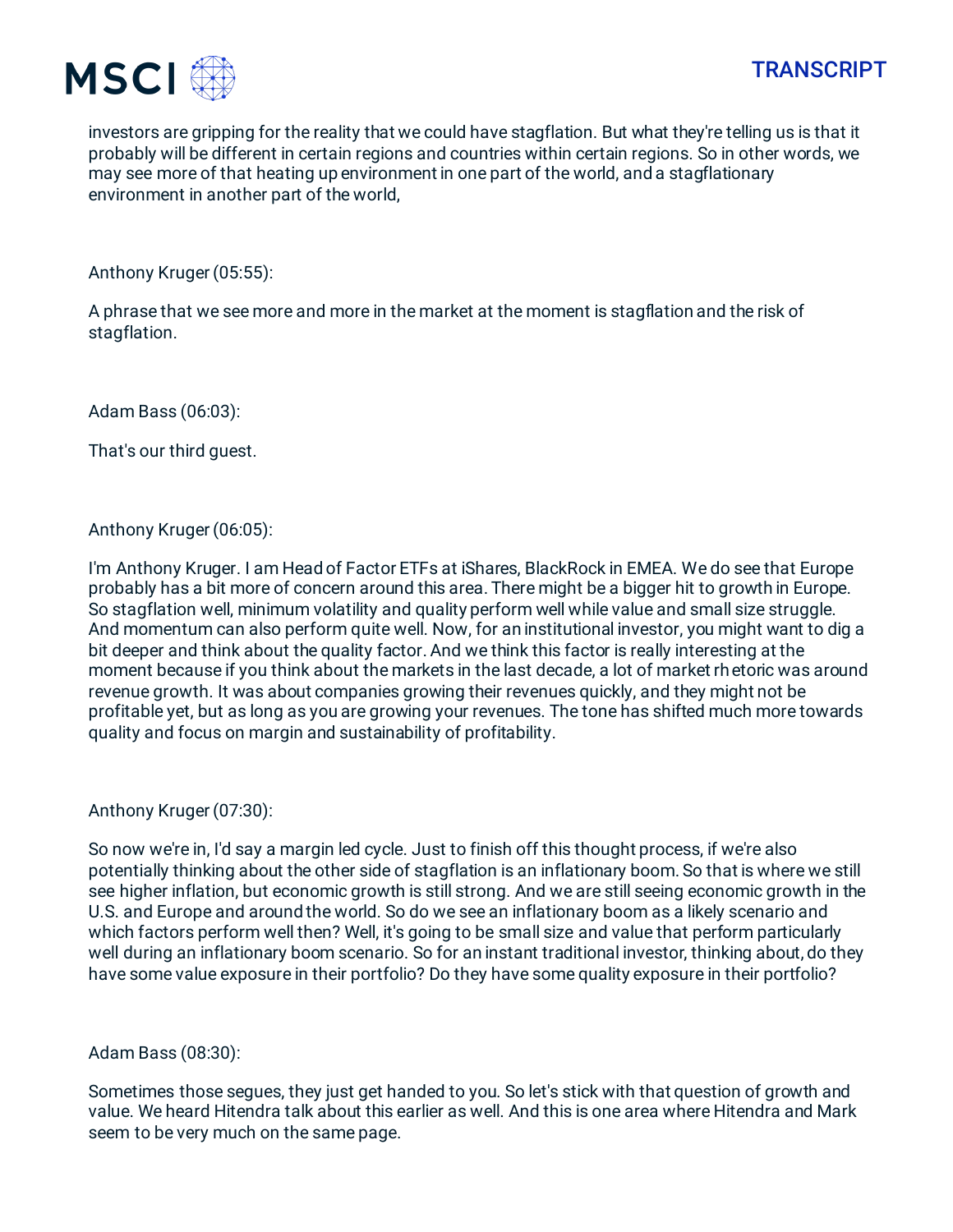



# Mark Carver (08:47):

When we think about the beginning of the quarter, where we were much more concerned about the macroeconomic environment, the big headline, there was the growth to value rotation. And make no mistake, we did see a rotation from growth to value, but it was really too simplistic to define it that way. When we looked more deeply at the factor structure, what we were really witnessing at the beginning of the quarter was a rotation away from the riskiest end of growth stocks, to stocks that had been very beaten down, so the beaten down value stocks. So to me, it was almost more of a risk to cheap rotation. The reason I say that, when we look at the factors that were performing worst and best at the beginning of the quarter, pre the Russian invasion, residual volatility, which by the way, ended up being the weakest performing factor for the entire quarter but it was really weak prior to the Russian invasion.

#### Mark Carver (09:46):

At the other end, you saw the value dimensions, earnings yield in long term reversal, as the best performing. At that time, growth was actually uninteresting. It was modestly down. For the full quarter earnings yield performed well and growth actually got continuously weaker. So it ended up down for the quarter as investors would expect. But I think it's always important to go beyond the headlines, because what we know is that not all growth managers are alike, not all value managers are alike. And as a result to really understand the difference between one and another, you need to look deeply at what's really driving the portfolio, those underlying exposures that are less obvious, that often tells you the truth.

#### Hitendra Varsani (10:35):

So when I look back over the majority of my career growth has outperformed value, which it goes against what I learned at university. Now in the last 20 years, yes, we've seen various crisis periods, the tech bubble, the financial crisis, the COVID crisis, and during certain episodes value has outperformed growth, particularly during this early stage market recoveries, but over the full sample, generally, growth has outperformed value. Now taking a step back, how and when has this happened? Well, this happened during a period of a secular decline in interest rates, low inflation, and a strong trend towards globalization. And even if we look back at say the last two years during the height of the global pandemic, there's been surplus liquidity from global central banks, investors have continued to chase those high risk growth stocks.

Hitendra Varsani (11:34):

Now, the questions on investors minds now is, the backdrop has changed. Rates are rising. Inflation is surged. We're in a recovery from COVID and we are arguably in the phase of de-globalization. So what does that mean for the growth versus value trade? And the answer is not as simple as growth outperforms, then value underperforms. There's actually a more nuance to this. If we look within growth, it's actually the high risk growth stocks that have sold off the most and rotated into value. We look at low risk, high quality growth that's remained somewhat resilient in the recent history, but also in the longer term as well. I think when we look at investors, they typically look for context in terms of how does my strategy perform in different market environments.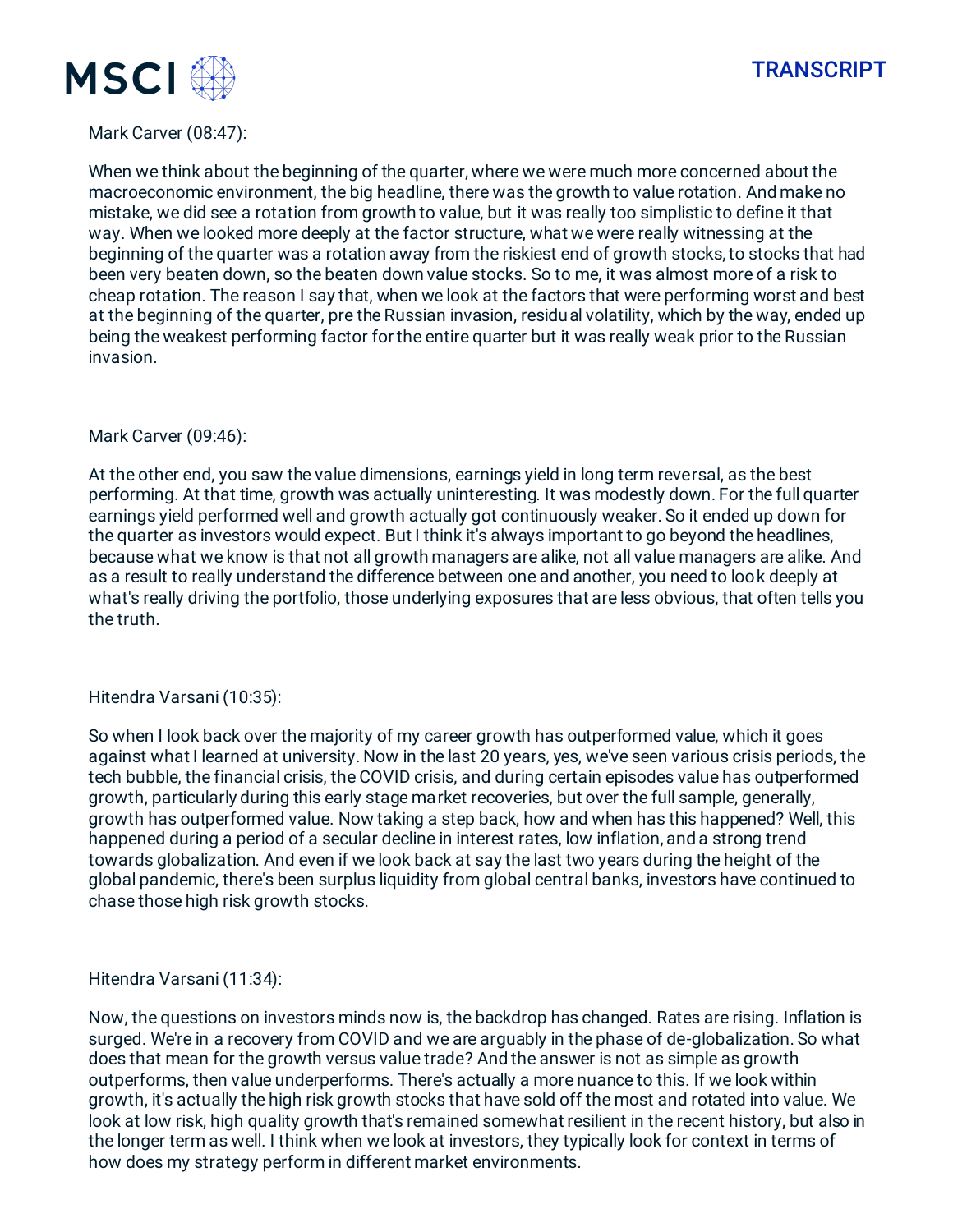

# **TRANSCRIPT**

# Hitendra Varsani (12:29):

Most investors were taught that for very valuation risk they would be compensated with risk premiums and that hasn't paid off. So investors are now questioning has the definition of value changed. Has the dynamics of the economy changed where we're less reliable on machinery and production of hard goods and hardware to somewhere that's more software and technology orientated. And so perhaps value should consider these new descriptors, be it research and development, innovation, patents, and so on, so forth. So I would say the way investors perceive value is also evolving, but also keep in mind is we're now in a rising rate, rising inflation environment with potentially high economic growth. Should we recover from the recent turmoil? And historically that's been favorable for value.

#### Anthony Kruger (13:28):

There is a quote we've used and it came from a research notes I read, but it's actually from Guns N' Roses. It's 14 years of silence, 14 years of pain. And it's 14 years that are gone forever and I'll never have a gain. And this really speaks to the period of time where value has underperformed growth. And there have been periods during the last 14 years where we have had value rallies, but they have been some false dawns if I may put it that way. And when we sit around at a table often with investors, 14 years is a long time. And for some people, it may even be their whole investing career. So we need to look back further and assess what is different this time and why has this topic at the beginning of the year come to the fall?

# Anthony Kruger (14:31):

So typically when you've got a value type of stock, it will typically trade at a much lower PE. And that just means it's the amount of time that you expect to get paid back your yearly cash flow. So if a company has a PE of five and you've got \$2 earnings per share, and you use a 2% discount rate, you would discount that over the five years PE of five, and you get to your net present value of that stock. Now, if you look at a growth stock, they're typically trading at PEs much higher. Some growth stocks PEs in the hundreds. But if we took, for example, a stock of a PE of say 66, so 66 years, it would take to get back to a net present value with \$8 earnings per share.

# Anthony Kruger (15:39):

If you then used a 2% discount rate, so as we see essentially your discount rate you'd use off the yield curve, at whichever point you want to use, the growth stock with the 66 PE is a lot more sensitive to that. And so you end up with a huge discount to its potential stock price at this point in time. So what you seeing is, as we see the discount rate increase, you see this big divergence between a value stock and a growth stock, just fundamentally in how long an investor can expect to get their money back essentially, and how that impacts your future earnings. And that's what really was happening in the market at the beginning of the year. And we saw a huge amount of flow go into value orientated ETFs, and value index products, as investors sort to take advantage of the steepening yield curve and to perhaps offset some of their growth biases in their portfolios.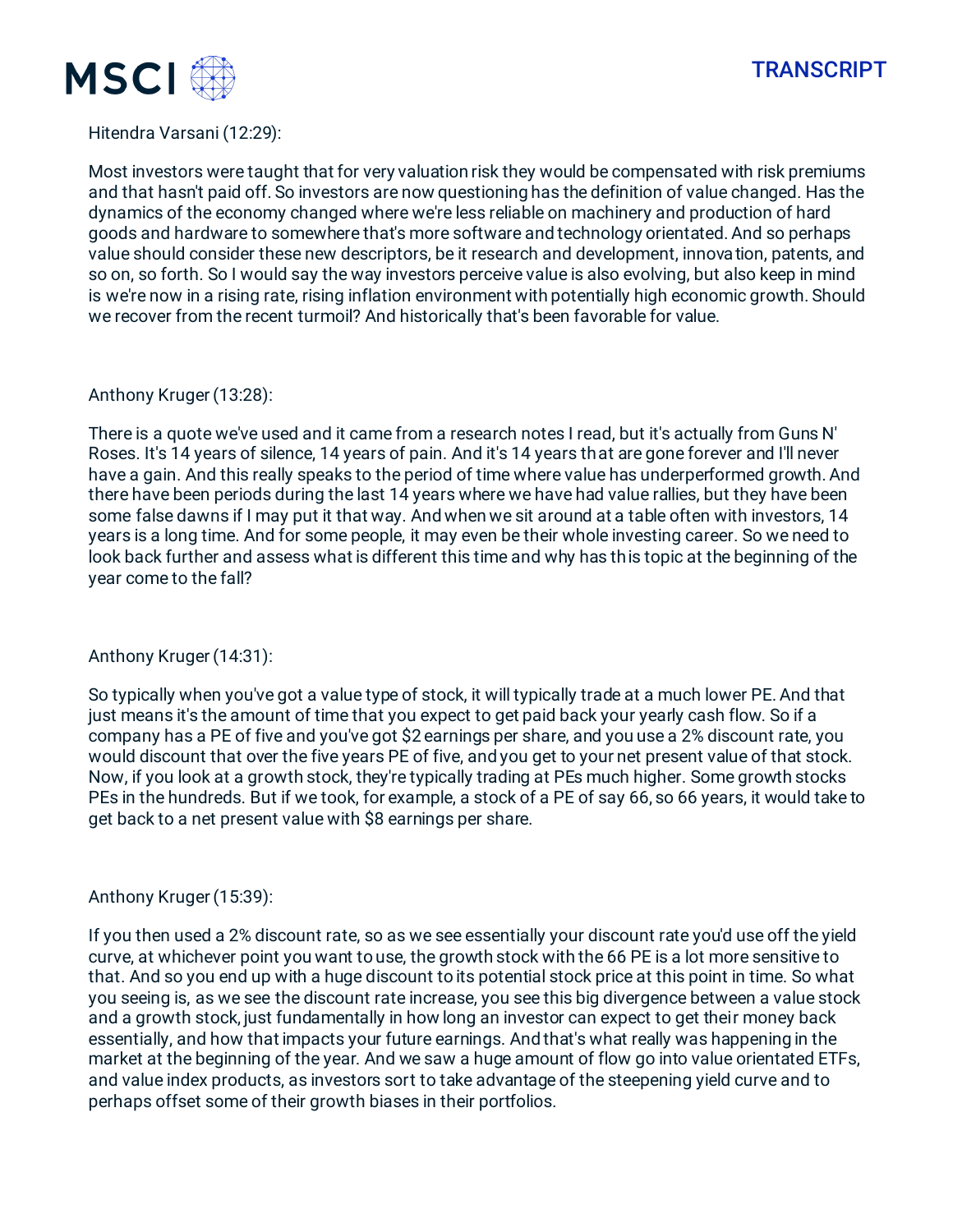



Adam Bass (17:01):

But where do those growth biases come from?

# Mark Carver (17:04):

Well, I think that people hold to their convictions and that there for sure are divides between the growth investor and the value investor. And that has played out where there's been a lot of value advocates who have had to defend their value style for the, let's call it the last decade or more. And some of them are now taking a victory lap, but the truth is there are growth defenders and there will be a divide. The truth is that, the best investors are adaptable. They look at the macro conditions and they compare the changing conditions of today, versus what we've seen over the last long period of time or more recent period of time to try to say, "Look, no two markets are exactly the same, but how are the underlying dynamics shifting? And then how do I invest based on those dynamics?"

#### Mark Carver (18:12):

And so, you are seeing this now struggle for some people who are challenging their own convictions. And I think, people like the familiar. People respond to things based on their personal experience. And one of the things that we can hear in the client conversations we're having, is this internal fight that some people are having about, is this time different? And what I mean by that is every period we've seen for much of the last 40 years, when growth has struggled, that struggle has been in some ways, a buying opportunity for clients where they were able to go in, take advantage of the draw down in growth, buy growth assets. And that's one over time. Now, for sure, in the last 40 years, there have been extended periods of time where value investments have outperformed growth.

#### Mark Carver (19:10):

But if you look at the 40 year period in total, or the 30 year period in total, generally growth has been favorable. So you can hear some investors saying, "This presents a buying opportunity." In fact, I heard one market analyst today on a popular TV program here in the states, arguing this exact case that growth has come down. A lot of these stocks are now trading at more attractive valuation and it's the right time to step in. Now, some of our clients surely have that view. Other clients are a little bit more circumspect. One of the things that's been a tailwind to growth for the last several years is the declining rate of inflation, the declining interest rates.

#### Mark Carver (19:57):

Today, that dynamic is shifting. And the question on the minds of many is how sustainable is this level of inflation with deglobalization, decarbonization in some of the other now headwinds that we face from an inflationary environment. And if inflation at higher levels is here to stay, that could change the calculus of growth to value. And that's what many of our clients are struggling with. Some are for sure, taking the advantage, buying into growth on the dips. Others are repositioning their portfolios to be either more value oriented or more defensive in nature.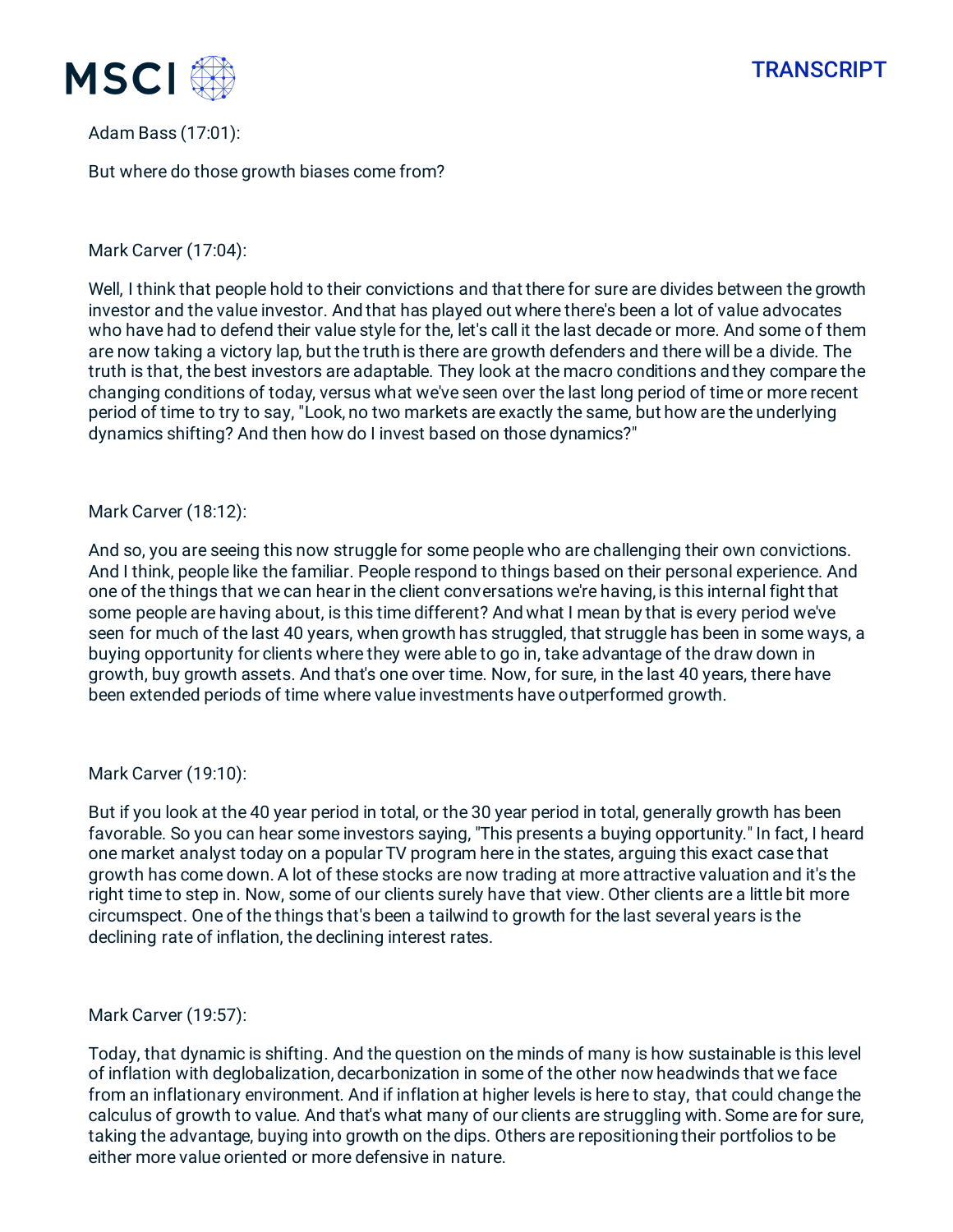



### Adam Bass (20:40):

The second tale of this quarter, as Hitendra noted earlier, is geopolitical risk. That's a truism and the euphemism for the war started when Russia invaded Ukraine back in February. Among other issues for investors. This has meant a jolt to commodities markets, especially oil.

#### Hitendra Varsani (21:03):

If we look at our recent research from MSCI, taking a longer term view, we showed that since 1975 net exporters of oil and gas in developed markets such as Norway and Canada, they've typically outperformed during periods of rising oil. Now the recent spike in oil and gas prices has been a live stress test. And in fact, countries like Norway and Canada were amongst the strongest top performing countries, the U.S. as well, and that's a special case. The U.S. has historically been a net importer of oil and gas until recently as 2019. And by 2021, the U.S. was actually the world's largest producer of oil and gas. The U.S. comfortably outperformed Europe by 20 basis points this quarter. So the impact that the war has had through repricing of commodities has actually impacted countries in many different ways.

# Mark Carver (22:06):

For sure the countries that you would expect, Russia, Ukraine, and countries that are more, higher proximity to that region performed weakly during the quarter. But what was really interesting is while that emerging markets overall did poorly, there were pockets of the emerging markets that did very well. And one that struck me was the Latin American region where the returns were quite strong. That may not surprise some of our listeners because of the makeup of that region. When we look at the exposures there, you have a market that is very materials heavy, that is very energy heavy, and those industries and sectors did it very well in the quarter, particularly as the crisis in Ukraine took hold. Energy prices spiked, commodities spiked and as a result, the stocks in those industries tended to rally toward the back end of the quarter.

#### Mark Carver (23:15):

And so when you take that as a full period, the emerging markets Latin American index ended up doing very well and it was a standout for the quarter. Australia was another market actually that did well. Australia market was up, I think over 6% for the quarter. And again, that's at energy heavy materials, heavy market. And so it would probably not surprise people that, that market also did fairly well during the quarter.

# Adam Bass (23:47):

At one point, during my conversation with Anthony, we started talking about how investors, well, how people, they can find it difficult to focus on more than one thing at any one time. We won't go into the whole conversation here, but before we continue with the impacts of the war, I do want to spend a little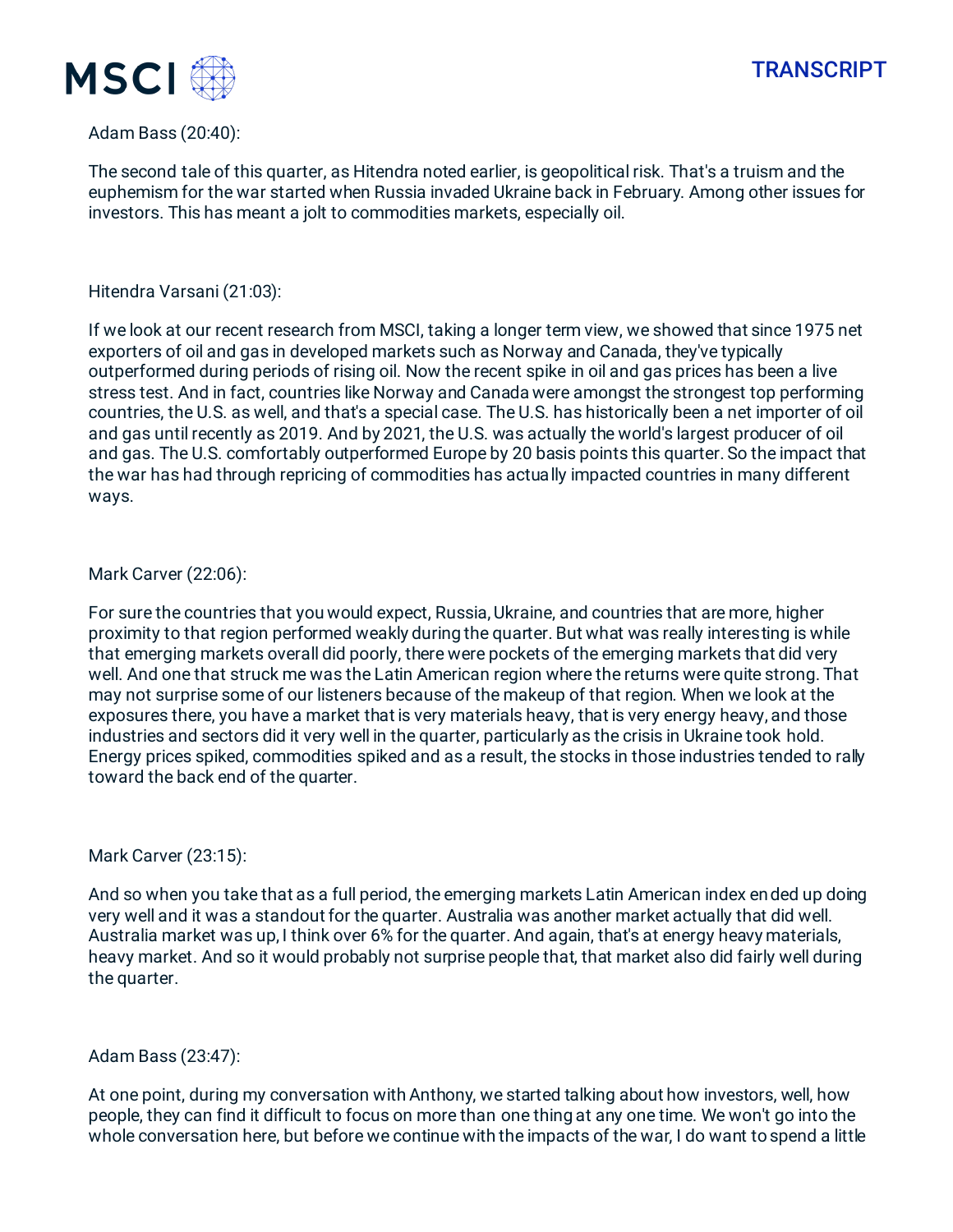

bit of time on it. It's an important point. And it's a good reminder of the importance of taking a holistic view.

Anthony Kruger (24:15):

But I think it's worth noticing that during times of stress, during what's happening in the market, it is important for investors to stay calm, to try and look through some of the noise and the headlines into what is happening in the markets. So, one thing we track at BlackRock is something our BlackRock Investment Institute put together called the Geopolitical Risk Indicator. Now this captures market attention to geopolitical risks, and it has spiked to the highest level in more than a year. And of course this has been driven by the conflict related risks. But it isn't only looking at the Russia conflict, it is also looking at some other areas, for instance, the global tech decoupling. So that we see as a risk that is probably a little bit underappreciated. And we see that as the strategic competition between the U.S. and China, and that is driving global fragmentation as both countries focus on boosting their selfreliance and reducing vulnerabilities in their tech sectors.

# Anthony Kruger (25:43):

The other one we've got to remember that is still out there and is becoming more and more prevalent is major cyber attacks. And we see an increased risk particularly now of cyber attacks, both on corporate levels, on individuals, as ourselves, but also on institutions and governments. And finally, one that I think again is probably a little bit underappreciated, is climate policy. And this is rarely in what we are reading about. Now in the market, it's what we are experiencing now, talking to you from London today. We've seen that this crisis in Ukraine has brought energy security to the forefront. And the world needs more non Russian fossil fuels in the short term. And we believe that this crisis will make the world's transition to net zero more regionally divergence. So we believe in Europe, we believe they will boost decarbonization plans while in the U.S. by contrast, there's perhaps less incentive for the world's largest fossil fuel producer to transition. And in fact, the U.S. is trying to meet more of Europe's energy needs at the moment.

# Adam Bass (27:22):

Let's return to investor considerations in the face of war. While of course we can't know what's going to happen, we can always look at what has happened during similar periods.

#### Mark Carver (27:34):

Our research team has put out a lot of material over the last quarter. But one of the things that I thought was really interesting about that, is this examination of the way markets have performed pre and post military conflict over the last 20 or 30 years. And they looked at five specific periods. And something that I thought was notable there was that the general observation or takeaway was that the trend that precipitated the conflict actually was the one that was sustained after the conflict. And that markets generally had a fairly muted response. The reason I share that is that for sure investors want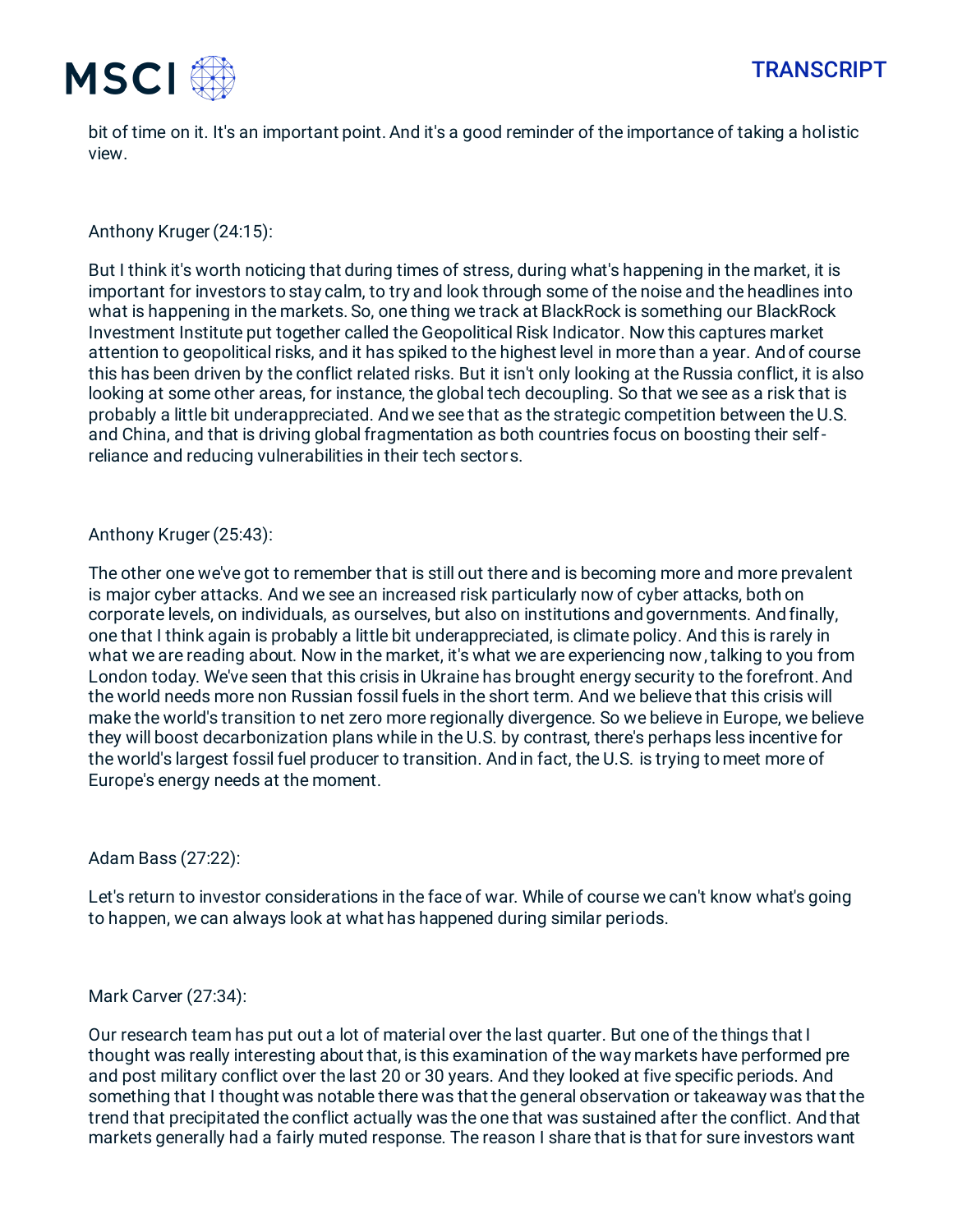



to be nimble, they want to be responsive, but what they're really looking for are insights for the way assets and equities have behaved in periods of time that feel a bit like today.

Mark Carver (28:36):

And today obviously a lot of that has been around the Russian Ukraine conflict. And can we learn something from the invasion of Crimea, from the Gulf Conflict in the 90s? And investors are really studying those periods to try to understand about the way they make one to adapt their own portfolios and be both defensive and obviously manage risk, but opportunistic where they can be.

Hitendra Varsani (29:00):

I mean, one aspect that's clear from just looking at previous periods of war is that every crisis is different. It's impacted people in different ways. It's impacted markets in different ways. And how it's impacted factor performance is also varied, but what is consistent across every crisis is that it has led to higher market volatility. And so strategies like minimum volatility have been useful tools to be able to dial down risk. And when we look back at the first quarter of 2022, the MSCI minimum volatility indexes have not just delivered lower volatility than their parent, but they've actually realized higher returns as well.

Adam Bass (29:46):

So is that the main lesson to draw from looking back at previous wars, volatile markets and how to approach them?

Hitendra Varsani (29:54):

I would say it's difficult to extrapolate from historical crisis in terms of performance, but in terms of actual factor performance, that's been highly variable.

Adam Bass (30:09):

So investors choose basically, let me just try defensive moves here, make sure I'm at less risk.

Hitendra Varsani (30:18):

That's right. So the classic strategy is to be able to build more resilient portfolio that can withstand crisis and recent research from MSCI is showing that quality, for example, is a factor that can demonstrate resilience throughout crisis periods, but also deliver outperformance over the long run as well.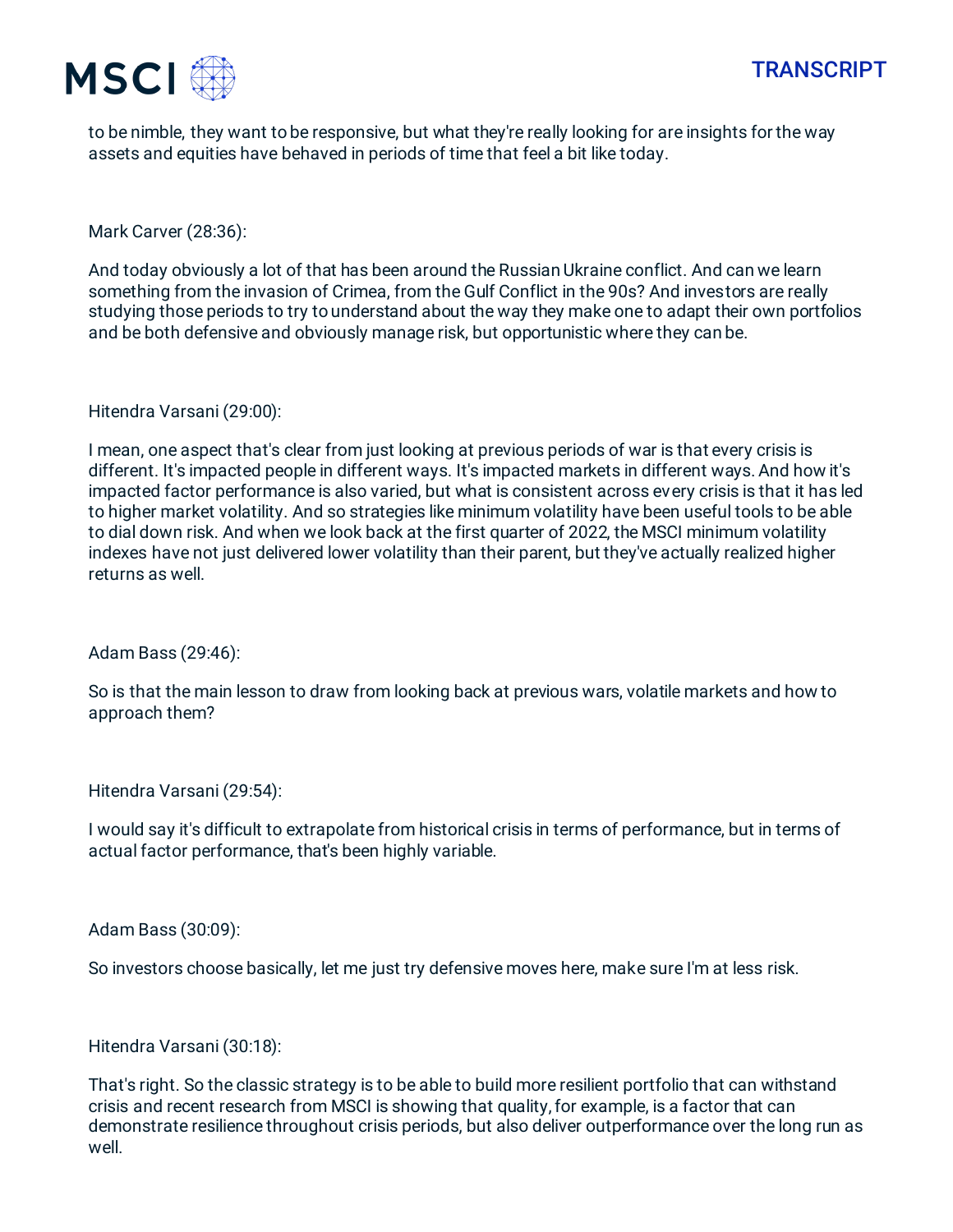



### Adam Bass (30:39):

It also seems to go back a little bit to the growth value question, in that if the market is volatile or the market is down overall on the seeking opportunity side, is this a time where we've seen value investors, get a bit more active, trying to buy the drops?

### Hitendra Varsani (31:01):

So we saw a strong value outperformance prior to the start of the war, February 24th. But looking at the details since the start of the war, we've actually seen a rotation back into growth. We've seen a rotation back into higher volatility stocks to certain extent. So this geopolitical tension has impacted markets in different ways. And say, for example, from a U.S. investor's perspective, they may see this as a buying opportunity to increase their allocations to segments of the market that have sold off, but are somewhat distant from what's happening in Russia and Ukraine. Now in con contrast, if we look at emerging markets, we've seen continued outperformance of growth of value over growth since the start of the war. So there's been strong divergence, even when you think about growth versus value, whether we're speaking about developed markets or emerging markets.

# Adam Bass (32:04):

Following a quarter where macroeconomic risk and war held our focus and other concerns such as the developed market, emerging market divide, cybersecurity and climate change continued. The question for our guests is in the face of all this, what does it mean to be a "factor investor?"

#### Hitendra Varsani (32:28):

So a factor investor is having a holistic awareness of what's driving risk and return of the portfolio. And when investors construct long only portfolios, they may target a specific factor such as value or growth that we've spoken about, or perhaps more broadly a thematic strategy like innovation or efficient energy. Now, irrespective of these themes in a long only setting, these stocks will be exposed to side effects. Exposures to factors that were not intended, for example, efficient energy may have had negative exposure to value last year. So investors may in some sense over pay for growth. In another context, say with themes like innovation, they may be more exposed to risky stocks. So the recent events have reminded us that unintended exposures can have outside impact on returns. And so whatever the theme investors are targeting is to think about being factor aware from a more of a holistic point of view.

#### Mark Carver (33:37):

Some people might say that I say this because this is what I live and breathe, but my view is every investor's a factor investor. These are exposures, they're characteristics that are in your portfolio, whether you target them or not. So at a bare minimum, you need to be aware of what these exposures are and the impact they may have in your portfolio. However, what is equally true is that the way the average investor today thinks about factors is not the same as what it was in the past. Investors do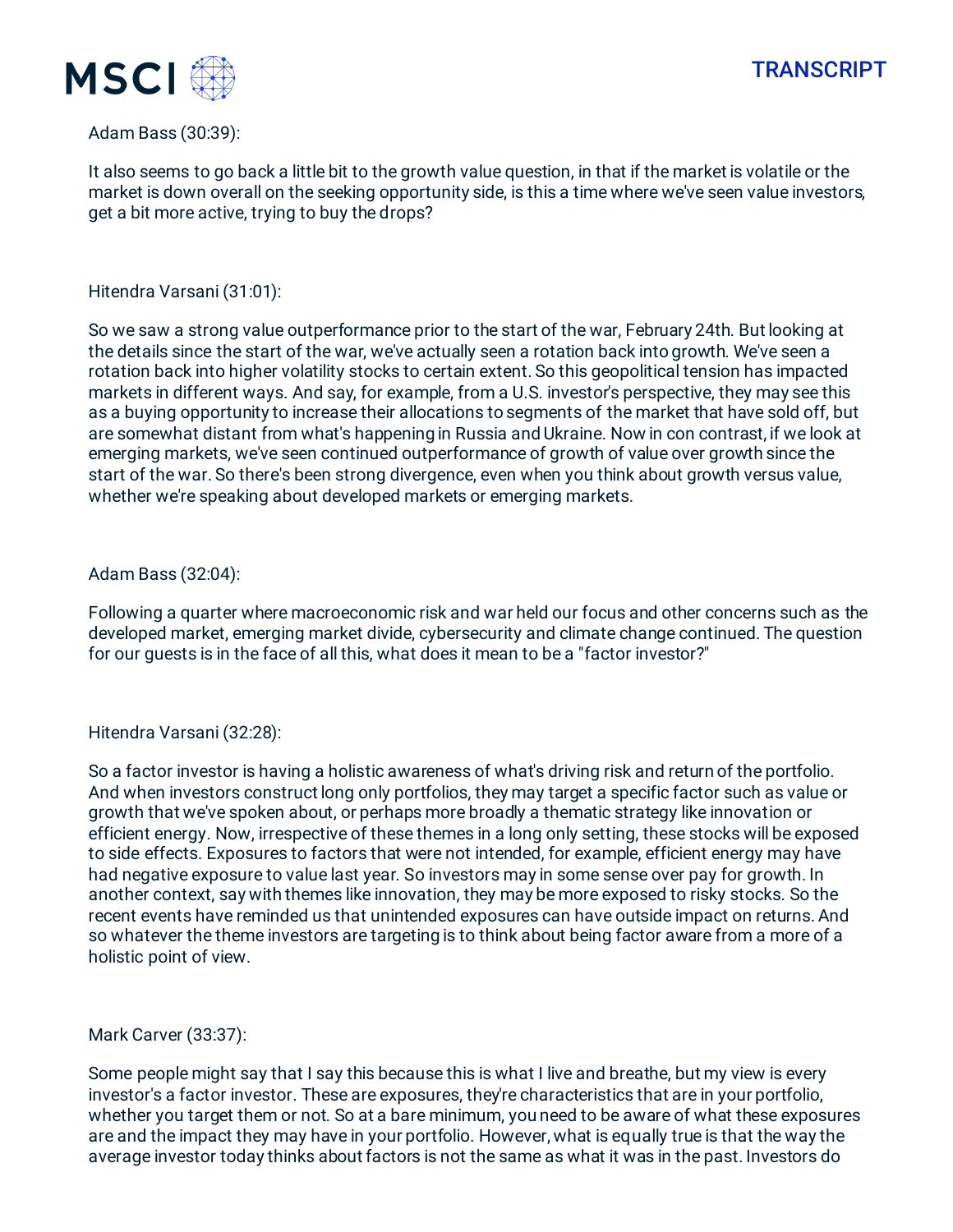

consider things like ESG, like climate. And this is so fascinating because what it tells you is investors are not so worried about the label of factor or non-factor about quant versus fundamental. But they're rather saying, "How do I get a set of investment characteristics into my portfolio that reflect my investment views?"

Mark Carver (34:35):

And many investors that includes managing their carbon footprint and they want to move toward a net zero world. Some investors want to invest for the new economy. That's an innovative thematic play if you will. The result of that to me is this exciting transition that's going on that reflects a refined way of thinking. I like to use the expression of first principles. Every investor we'll have factor exposure targeted or untargeted, intended or unintended. And as a consequence, we should think of ourselves as certainly being aware of those characteristics and what they might mean for the portfolio's risks, the portfolio's returns.

Adam Bass (35:20):

That's all for this week. A big thank you from Joe and me, to Mark, Hitendra and Anthony, and to all of you for listening. Next up on Perspectives, from proclamation to activation. We look at how different companies and investors have started to do the hard work it takes to live up to those net zero proclamations, even as we get further and further away from last year's COP26. Until then, I'm your host, Adam Bass and this is MSCI Perspectives. Stay safe.